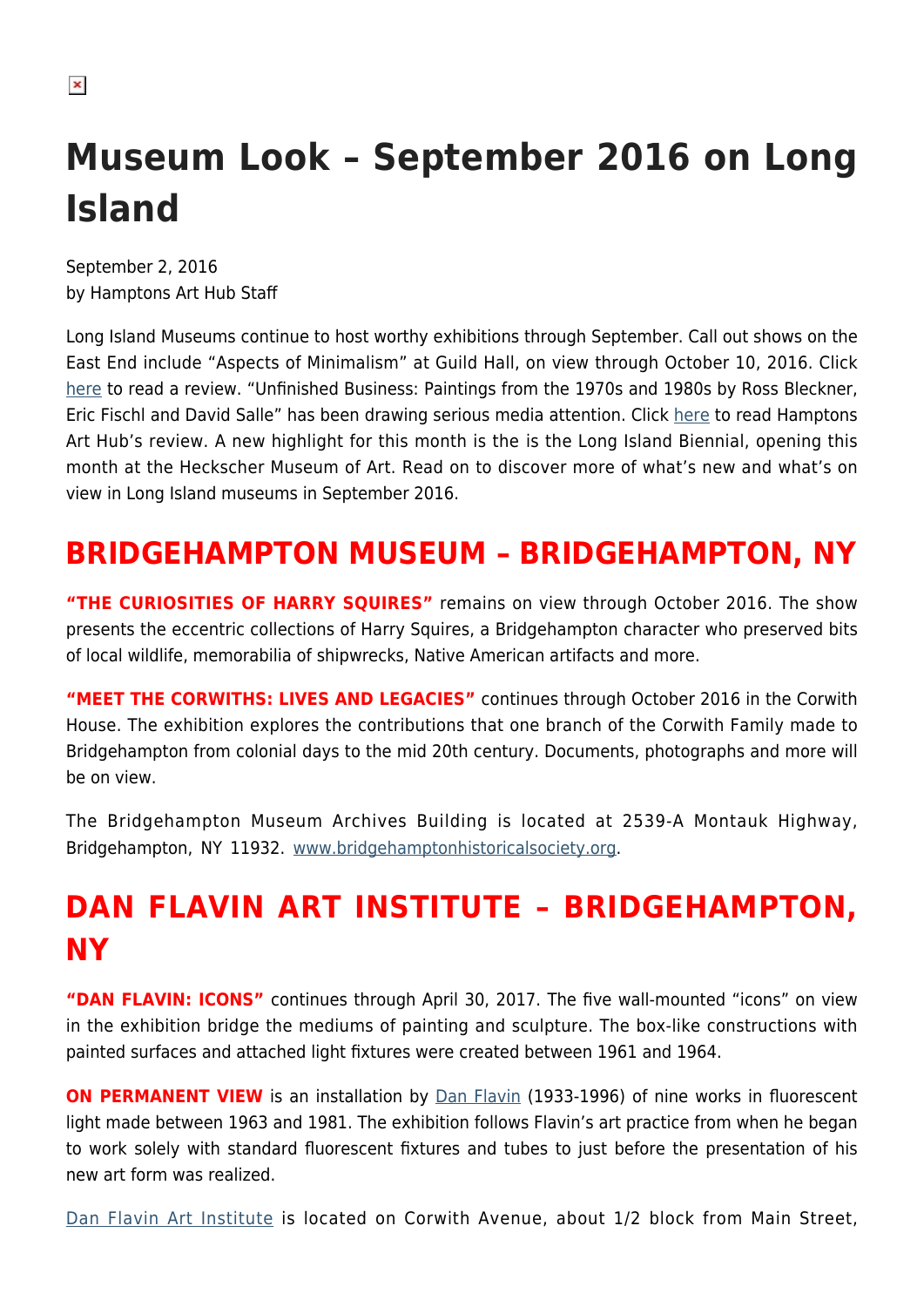Bridgehampton, NY 11932. The museum is open weekends from noon to 6 p.m. For details and programming, visit [www.diaart.org.](http://www.diaart.org)

## **EAST HAMPTON HISTORICAL SOCIETY – EAST HAMPTON, NY**

#### **"LIVING WELL IS THE BEST REVENGE: A JAZZ AGE FABLE OF SARA AND GERALD**

**MURPHY"** continues through October 30, 2016 at the Clinton Academy Museum. The show follows a well-known couple from when they first met in East Hampton. The 1920's couple influences many artistic works of the period and their friends included F. Scott Fitzgerald, Igor Stravinsky, Gertrude Stein, Cole Porter, Pablo Picasso, Francis Picabia, Archibald MacLeish, Man Ray, Fernand Leger, Ernest Hemingway, John Dos Passos, Sergei Diaghilev and Jean Cocteau.

**"GALAPAGOS"** continues through October 9, 2016 at Mulford Farm. "Galapagos" is an exhibition of photographs and sculptures by Billy Strong and a film, "Isabela," by Dell Cullum. The show is inspired by a trip that Strong and Cullum made to the Galapagos Islands.

The East Hampton Historical Society's Clinton Academy Museum is located at 151 Main St, East Hampton, NY 11937. [www.easthamptonhistory.org](http://www.easthamptonhistory.org).

#### **GUILD HALL MUSEUM – EAST HAMPTON, NY**

.

.

**"ASPECTS OF MINIMALISM"** continues through October 10, 2016. The exhibition investigates the importance and range of the Minimalism movement and its influence on the art world. Many of the works will be on public view for the first time. A selection of artists on view include [Dan Flavin,](https://en.wikipedia.org/wiki/Dan_Flavin) [Donald Judd,](http://juddfoundation.org/) [Agnes Martin](https://en.wikipedia.org/wiki/Agnes_Martin), [Joseph Beuys](http://www.theartstory.org/artist-beuys-joseph.htm) and [Gerhard Richter](https://www.gerhard-richter.com/en/).

> $\pmb{\times}$ "Java" by Bridget Riley, 1983. Oil on linen. Photo by Eric Ernst.

**"CAROL ROSS"** continues through October 1, 2016 in the Furman Sculpture Garden. On view are [Carol Ross'](http://carolross-artworks.net/) large freestanding metal sculptures that resemble totemic monuments of the ancient world. Also on view in the Wasserstein Family Gallery are smaller wood reliefs.

[Guild Hall](https://hamptonsarthub.com/museum-guide/guild-hall/) is located at 158 Main Street, East Hampton, NY 11937. [www.guildhall.org](http://www.guildhall.org).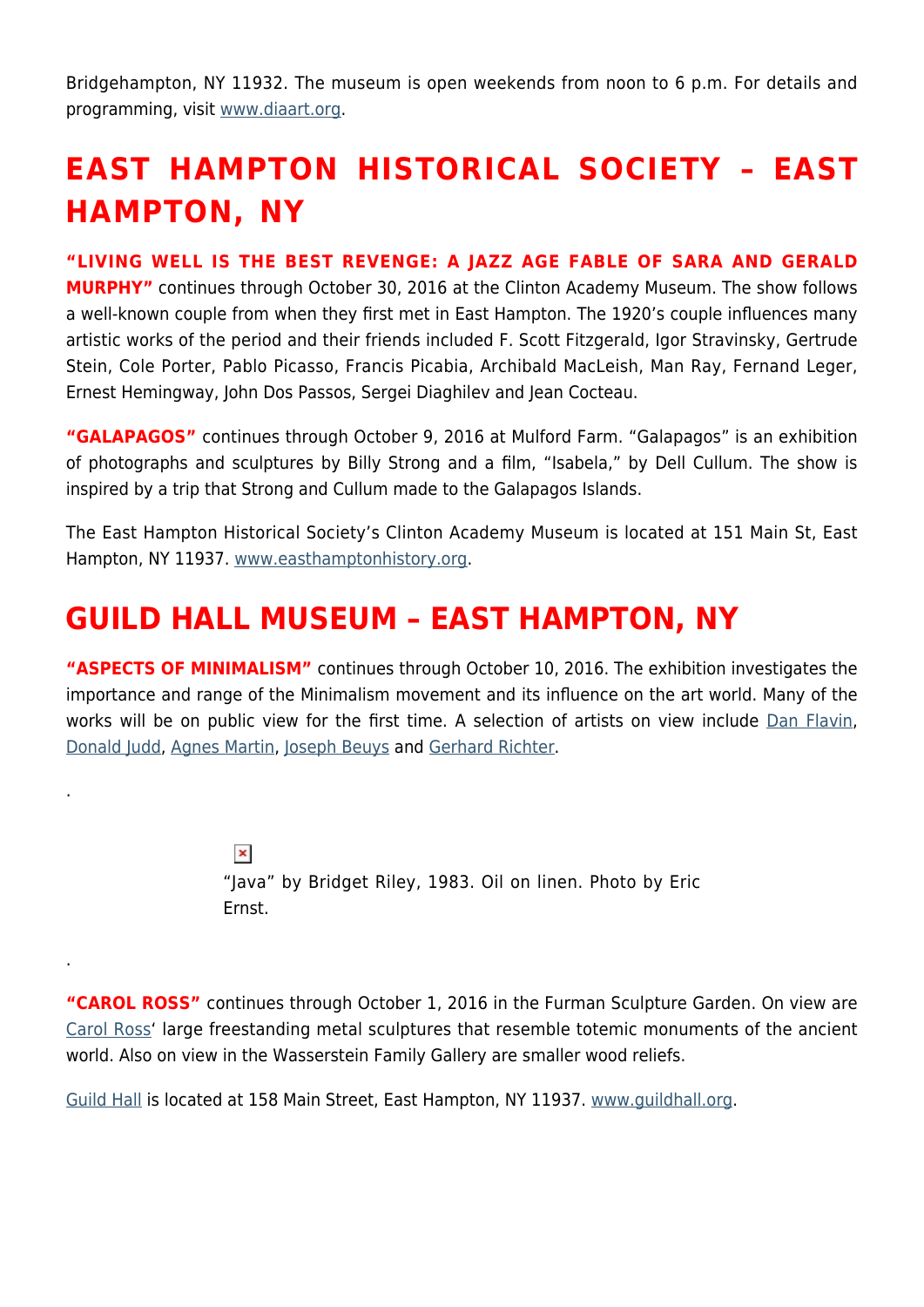#### **HECKSCHER MUSEUM OF ART – HUNTINGTON, NY**

**"LONG ISLAND BIENNIAL"** opens on September 3 and continues through December 4, 2016. The juried exhibition features work by visual artists from Nassau and Suffolk counties. The show comprises 53 works, selected from 336 entries by jurors Lori Bookstein, Seung Lee and Christina Mossaides Strassfield.

**"LOOKING OUT, LOOKING IN: WINDOWS IN ART"** opens on September 3 and continues through November 27, 2016. Drawn from the Museum's Permanent Collection, the exhibition explores windows in paintings and photographs of the 19th and 20th centuries.

#### $\pmb{\times}$

.

.

"Interior Kitchen" by Helen Miranda Wilson, 1980. Oil on Anco panel, 10 x 14 inches. Gift of Martin, Richard, Nancy, and James Sinkoff in loving memory of their parents, Alice and Marvin Sinkoff.

The Heckscher Museum of Art is located at 2 Prime Avenue, Huntington, NY 11743. [www.heckscher.org](http://www.heckscher.org).

#### **HOFSTRA UNIVERSITY MUSEUM – HEMPSTEAD, NY**

**"OVER THE RIVER: TRANSFORMING LONG ISLAND"** opens on September 6 and continues through December 16, 2016. A reception takes place on September 15, 2016 from 4 to 6 p.m. The exhibition explores the transformation of Long Island over the decades brought about by the construction of bridges, tunnels and roadways that provide routes to New York City. The show features works from the collection as well as works on loan.

**"IN PRINT"** continues through September 18, 2016 in the David Filderman Gallery. The exhibition presents works made with a variety of printmaking processes such as relief, intaglio, planographic, and stencil. Works are drawn from the museum's collections and date from the late 16th to the 21st century.

The Hofstra University Museum is located at 112 Hofstra University, Hempstead, NY 11549.

The Emily Lowe Gallery is located at Emily Lowe Hall on the South Campus. The David Filderman Gallery is located on the ninth floor of the Joan and Donald E. Axinn Library on the South Campus. [www.hofstra.edu.](http://www.hofstra.edu)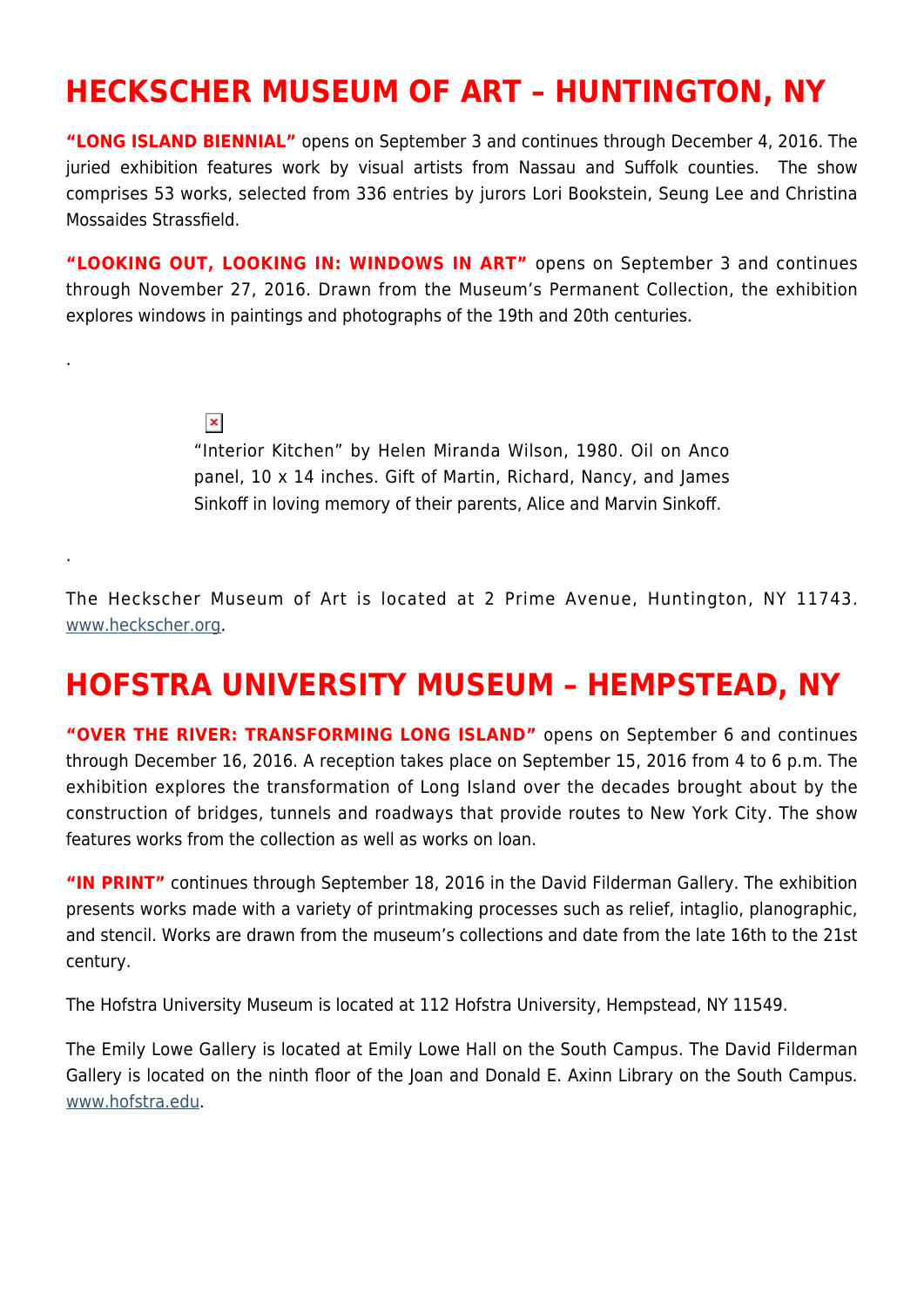#### **ISLIP ART MUSEUM – EAST ISLIP, NY**

**"PRIVATE VIEWING: FOR YOUR EYES ONLY"** continues through September 11, 2016. This Annual Open Call exhibition challenges artists to create works in a box that engage one viewer at a time. Curated by Eileen Palmer.

**"SHAPESHIFTER: NEW WORKS BY ANU ANNAM"** continues through September 11, 2016. On view are [Annam](https://www.facebook.com/anuannamartsandillustration/)'s portraits that capture mental states and auras through unconventional techniques and interpretations.

The Islip Art Museum is located at 50 Irish Lane, East Islip, NY 11730. [www.islipartmuseum.org.](http://www.islipartmuseum.org)

### **LONGHOUSE RESERVE – EAST HAMPTON, NY**

LongHouse Reserve features 12 new sculptures to its outdoor collection. Also on view is the design exhibition "Master Works" featuring a mix of furnishings and "art-in-craft media." Click [here](https://hamptonsarthub.com/2016/04/27/exhibitions-new-sculptures-unveiled-for-longhouses-summer-season/) to discover the new sculpture on view.

LongHouse Reserve is located at 133 Hands Creek Rd, East Hampton, NY 11937. [www.longhouse.org.](http://www.longhouse.org)

#### **LONG ISLAND MUSEUM – STONY BROOK, NY**

**"COMMON GROUND: THE MUSIC FESTIVAL EXPERIENCE"** continues through September 5, 2016. The exhibition is curated by the Rock and Roll Hall of Fame and explores the appeal and influence of music festivals on our society.

**"LONG ISLAND IN THE SIXTIES"** continues through December 31, 2016. This exhibition explores how Long Island was transformed in the 1960s as New York City residents sought home ownership and greener pastures, and as the country as a whole questioned the meaning of a "traditional" American lifestyle.

The Long Island Museum is located at 1200 Route 25A, Stony Brook, NY 11790. For details and programming, visit [www.longislandmuseum.org.](http://www.longislandmuseum.org)

## **NASSAU COUNTY MUSEUM OF ART – ROSLYN HARBOR, NY**

**"FEAST FOR THE EYES"** continues through November 6, 2016. The two-floor exhibition curated by Franklin Hill Perrell showcases art inspired by food and dining. Works on view portray food, eateries, restaurants, cafés, groceries, and table settings in a variety of mediums and styles.

**"BEN SCHONZEIT: ABSTRACT FIGURATION"** continues through November 6, 2016. The solo exhibition features **Ben Schonzeit's collage and sculptural work**, including abstract figurations of human forms. Schonzeit is known for his prominent role in the American Photorealism movement.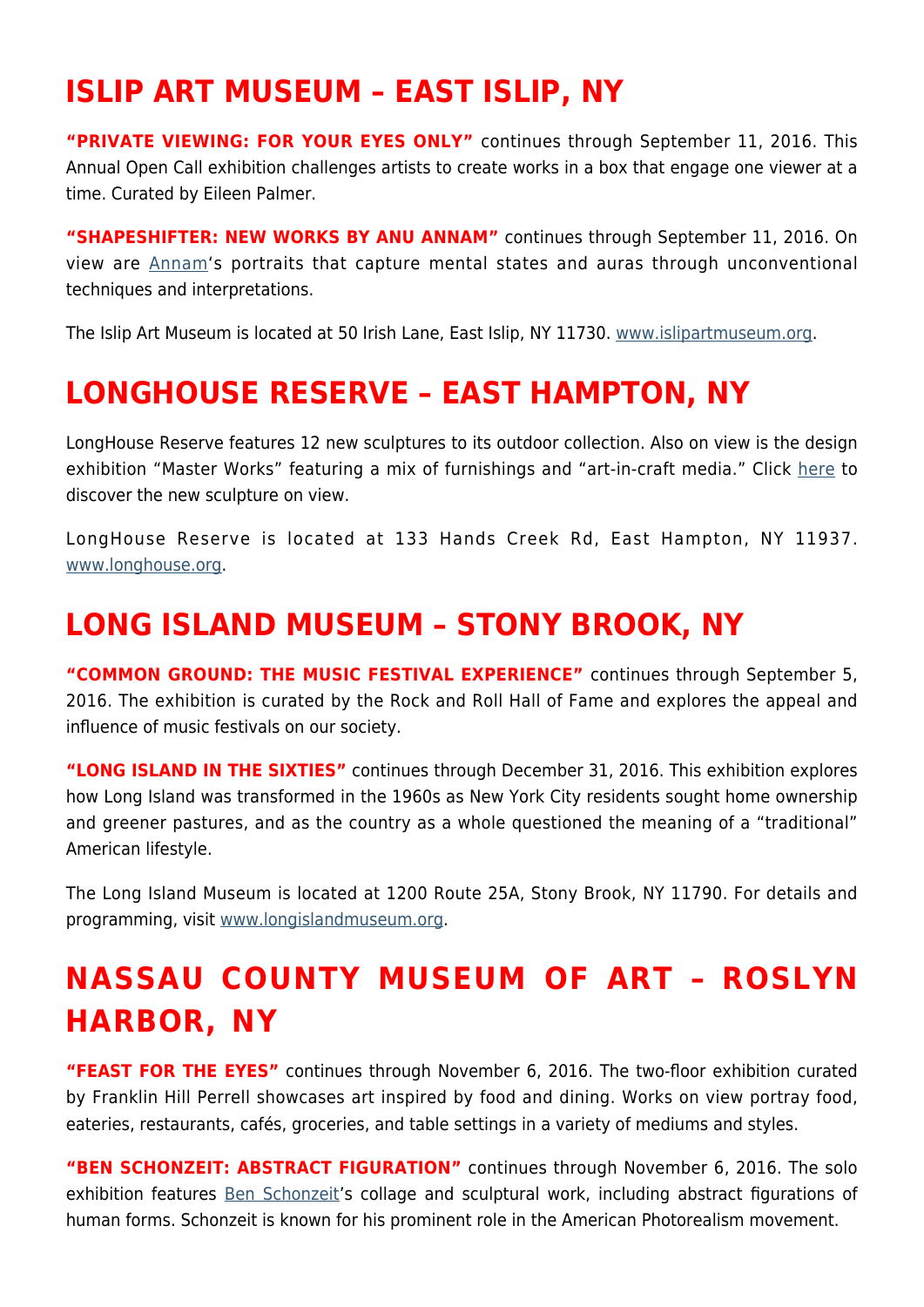The Nassau County Museum of Art is located at One Museum Drive (just off Northern Blvd, Route 25A), Roslyn Harbor, NY 11576. [www.nassaumuseum.org](http://www.nassaumuseum.org).

### **PARRISH ART MUSEUM – WATER MILL, NY**

**"UNFINISHED BUSINESS: PAINTINGS FROM THE 1970s AND 1980s BY ROSS BLECKNER, ERIC FISCHL AND DAVID SALLE"** continues through October 16, 2016. The exhibition features the work of three artists who met in Los Angeles in the 1970s and moved to New York in the 1980s where they established careers as influential painters at a time when painting was thought to have passed it's prime. Through 23 large canvases and 17 works on paper, the exhibition explores how each painter discovered painting's possibilities as a medium as well as suggesting the deep connections between each artists' formal visual vocabulary.

**"PLATFORM: JONAH BOKAER"** continues through October 16, 2016. [Jonah Bokaer](http://jonahbokaer.net/) is known for his works that merge visual art, film, choreography and research. The project on view will feature a two-channel projection a new choreographic work shot within the Parrish Art Museum. Also on view are 122 choreographic drawings based on the musical score of Morton Feldman and Samuel Beckett's 1977 opera Neither.

**"PARRISH ROAD SHOW – TONI ROSS: PERMANCENT TRANSIENCE"** continues through September 5, 2016 at Marders in Bridgehampton. [Toni Ross](http://www.tonirossstudio.com/) will create a juxtaposition of materials through an installation of sculpted straw bales that interact with three large on-site boulders.

The [Parrish Art Museum](https://hamptonsarthub.com/museum-guide/the-parrish-art-museum/) is located at 279 Montauk Highway, Water Mill, NY 11976. [www.parrishart.org](http://www.parrishart.org).

## **POLLOCK-KRASNER HOUSE & STUDY CENTER – EAST HAMPTON, NY**

**"INNOVATION AND ABSTRACTION: WOMEN ARTISTS AND ATELIER 17"** continues through October 29, 2016. In 1940, Stanley William Hayter transferred Atelier 17, his innovative printmaking workshop, from Paris to New York. For the next 15 years, the workshop led an experimental revival of fine-art graphics. Many modern artists including European refugees during World War II and Americans like [Pollock,](https://hamptonsarthub.com/2016/01/25/biography-of-a-pollock-painting-the-artists-hand/) [Motherwell,](https://hamptonsarthub.com/2014/08/25/art-review-at-guild-hall-motherwells-process-of-evolution-revealed/) [de Kooning](http://www.theartstory.org/artist-de-kooning-willem.htm) and [Kline,](https://en.wikipedia.org/wiki/Franz_Kline) made prints there. Among them were more than 90 women artists, including [Louise Nevelson](http://www.louisenevelsonfoundation.org/), [Anne Ryan,](https://en.wikipedia.org/wiki/Anne_Ryan) [Louise Bourgeois](http://www.theartstory.org/artist-bourgeois-louise.htm) and [Alice](http://americanart.si.edu/collections/search/artist/?id=3151) [Trumbull Mason.](http://americanart.si.edu/collections/search/artist/?id=3151) This exhibition features experimental graphics by those artists, as well as works by [Minna Citron,](http://www.nytimes.com/1991/12/24/arts/minna-citron-95-artist-whose-work-spanned-2-schools.html) [Worden Day,](https://en.wikipedia.org/wiki/Worden_Day) [Dorothy Dehner](http://www.phillipscollection.org/research/american_art/bios/dehner-bio.htm) and [Sue Fuller.](http://www.metmuseum.org/art/collection/search/488831)

The [Pollock-Krasner House and Study Center](https://hamptonsarthub.com/museum-guide/pollock-krasner-house-and-study-center/) is located at 830 Springs-Fireplace Road, East Hampton, NY 11937. [www.sb.cc.stonybrook.edu/pkhouse.](http://www.sb.cc.stonybrook.edu/pkhouse)

### **SAG HARBOR WHALING & HISTORICAL MUSEUM –**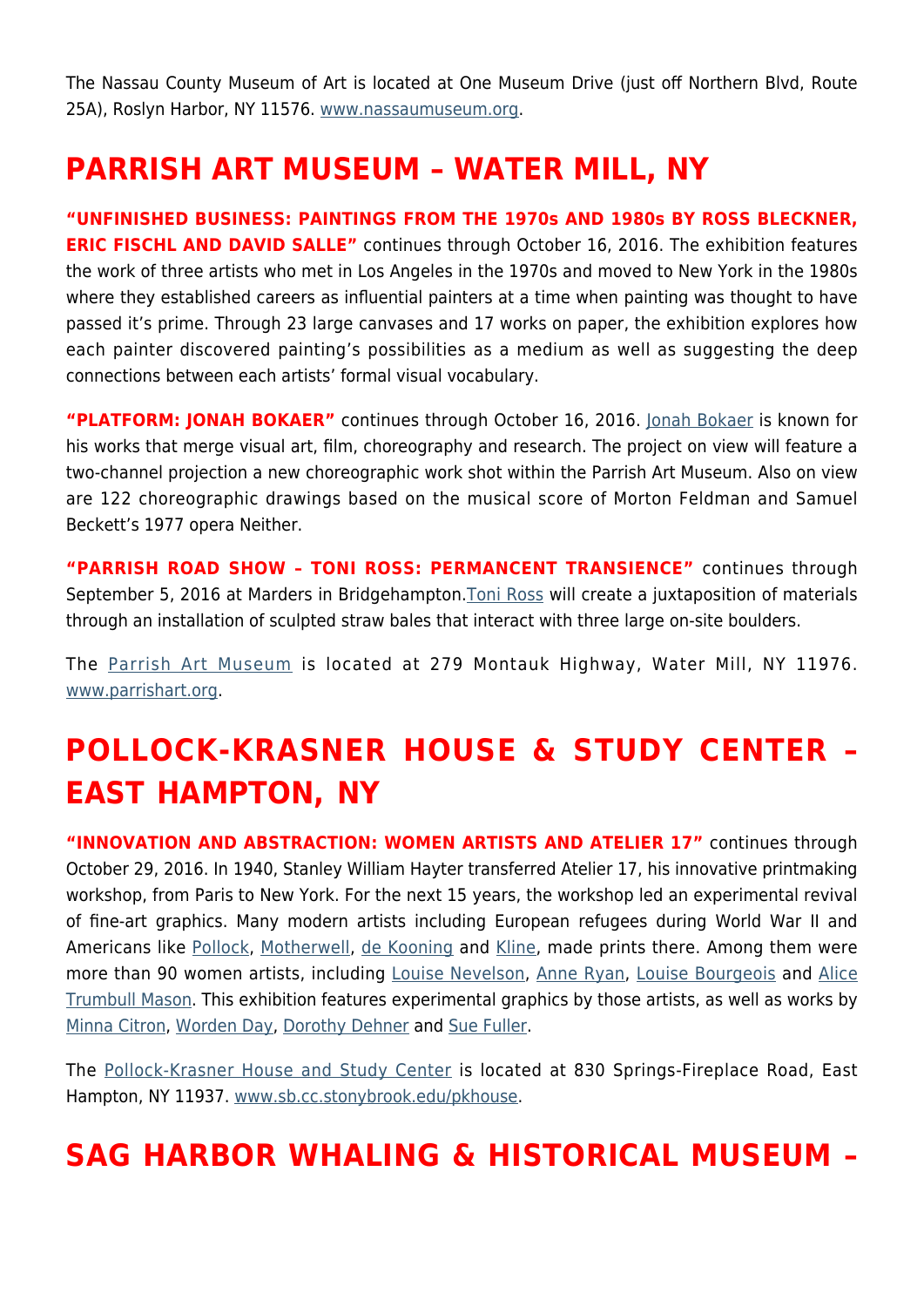## **SAG HARBOR, NY**

**"FIFTY SMALL THINGS"** continues through October 31, 2016. The show is comprised of 50 objects that are small in size, but full of history. Chosen from the museum's holdings by Collections Manager Richard Doctorow, they cover a timespan from 1700 to 1945.

**"TAKE A CLOSER LOOK"** continues through October 31, 2016. "Take a Closer Look Accompanies "Fifty Small Things." Local artist and Instagram enthusiast Bob Weinstein puts these 50 small things in context by focusing his lens on details of historic houses and places in Sag Harbor that make history of the village.

The [Sag Harbor Whaling and Historical Museum](https://hamptonsarthub.com/museum-guide/sag-harbor-whaling-museum/) is located at 200 Main Street, Sag Harbor, NY 11963. [www.sagharborwhalingmuseum.org](http://www.sagharborwhalingmuseum.org).

## **SOUTHAMPTON HISTORICAL MUSEUM & RESEARCH CENTER – SOUTHAMPTON, NY**

**"SOUTHAMPTON UNDER SIEGE: THE BRITISH OCCUPATION OF SOUTHAMPTON DURING THE REVOLUTIONARY WAR"** continues through December 31, 2016. The exhibition makes use of a timeline, maps, period rooms, artifacts, video, and a catalog to bring attention to the men, women, and children who lived in an isolated and occupied village from 1776 until the end of the revolutionary war.

**"BEACH LIGHT: PAINTINGS BY EILEEN DAWN SKRETCH"** continues through October 22, 2016. The exhibition features seaside paintings of the flat, open spaces of the East End by artist [Eileen](http://www.eileendawnskretch.com/) [Dawn Skretch](http://www.eileendawnskretch.com/).

The Southampton Historical Museum & Research Center's main campus is located at 17 Meeting House Lane, Southampton, NY 11968. [www.southamptonhistoricalmuseum.org](http://www.southamptonhistoricalmuseum.org).

## **SOUTHOLD HISTORICAL SOCIETY – SOUTHOLD, NY**

**"SCHOOL GIRLS & THEIR SAMPLERS"** continues through October 9, 2016. The exhibition tells the story of school girls in the past and showcases the needlework skills of women over the years.

**"WATER, WATER EVERYWHERE"** opens on September 3, 2016 and continues through September 24, 2016. The exhibition explores how water has inspired artists with its everychanging reflection of light and its contrast with the landscape. On view are a selection of paintings from

the collection that feature water. The works depict scenes from Southold and from other areas that Southold artists have visited.

The Southold Historical Society's Reichert Family Center and Cosden Price Gallery is located at 54127 Main Road, Southold, NY 11971. The Ann Currie-Bell House is located at 55200 Main Road, Southold, NY 11971. [www.southoldhistoricalsociety.org](http://www.southoldhistoricalsociety.org).